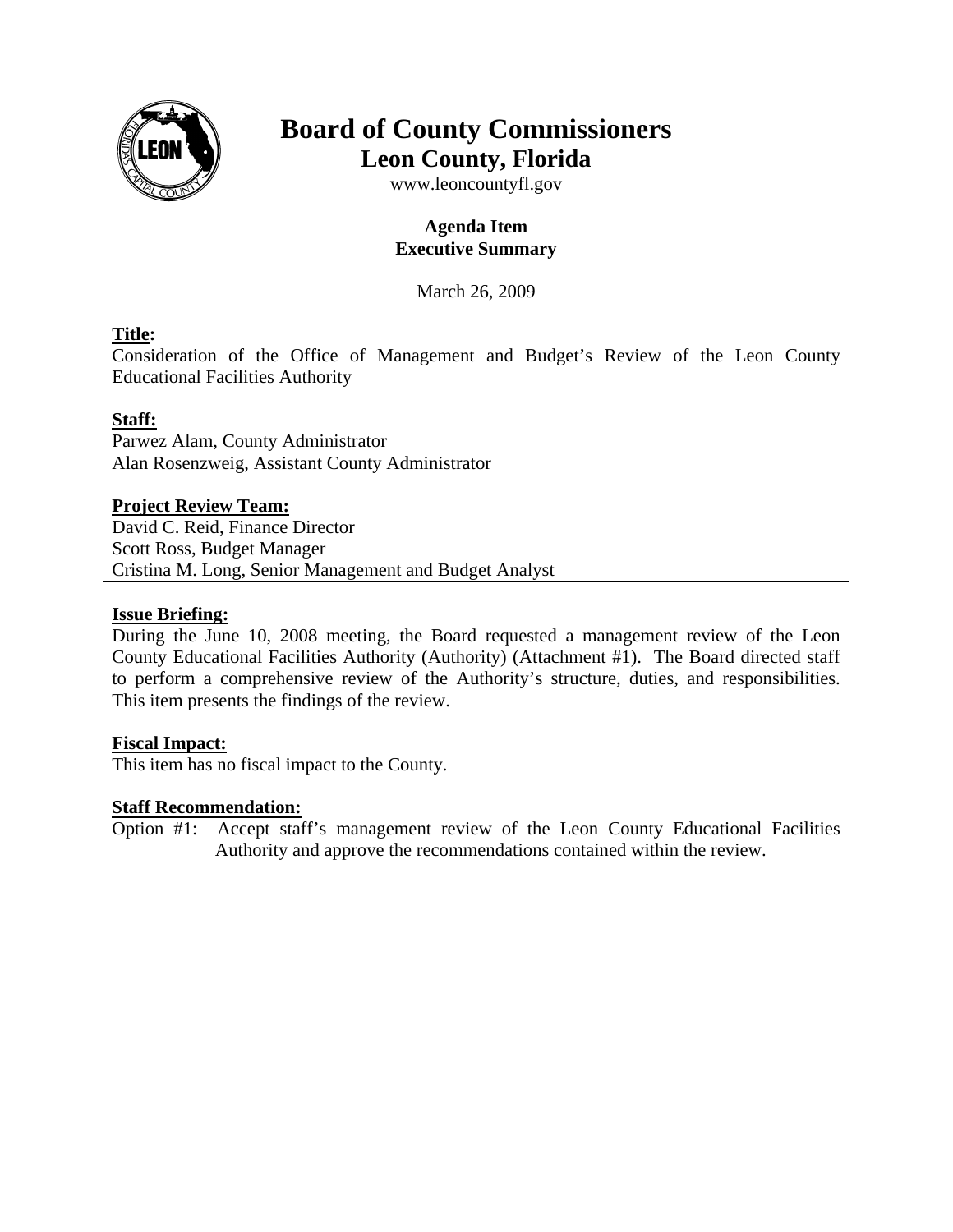Title: Consideration of the Office of Management and Budget's Review of the Leon County Educational Facilities Authority March 26, 2009 Page 2

#### **Report and Discussion**

#### **Background:**

During the June 10, 2008 meeting, the Board requested a management review of the Leon County Educational Facilities Authority (Authority). The Board directed staff to perform a comprehensive review of the Authority's structure, duties, and responsibilities.

During the December 9, 2008 meeting, the Board accepted a report by the County Attorney regarding the duties and composition of the Authority (Attachment #2). This item expands upon that report and presents the findings of the management review as directed by the Board during the June 10, 2008 meeting.

#### **Analysis:**

The management review identifies and evaluates the structure, duties, and responsibilities of the Authority. The review explores the organizational structure, duties and powers, projects, budget and finances, and community involvement of the Authority. The Clerk of Courts' Finance Division assisted the Office of Management and Budget (OMB) with the financial analysis of the Authority.

A summary of the recommendations discussed in the review are listed as follows:

- Require that the Authority coordinate with the Public Information Officer to include meetings on the County Calendar.
- Require the Authority to prepare an annual report, complete with operating and financial statements, and present it to the Board by March  $1<sup>st</sup>$  of each year.
- Require the Authority to only request a TEFRA hearing from the Board once all financing for a project is in place, in accordance with the application and evaluation process.
- Require that the Authority not own or operate any educational facilities or dormitories beyond its current properties.
- In order to have another level of financial analysis, require the Authority to obtain an independent Financial Advisor, which is not affiliated with the County.
- Require that the authority provide updates to the Board on these contingency plans, as soon as they are available.
- Due to the large portion of tax exempt bonds that the Authority has the ability to issue, require the Authority to notify the Board of any projects receiving tax exempt bonds, even if a TEFRA hearing is not required for the project.
- Require that the Authority no longer use Southgate revenue to support scholarships due to the current financial status of the dormitory. If net assets associated with Heritage Grove continue to decline, the Authority should re-evaluate the on-going scholarship funding.